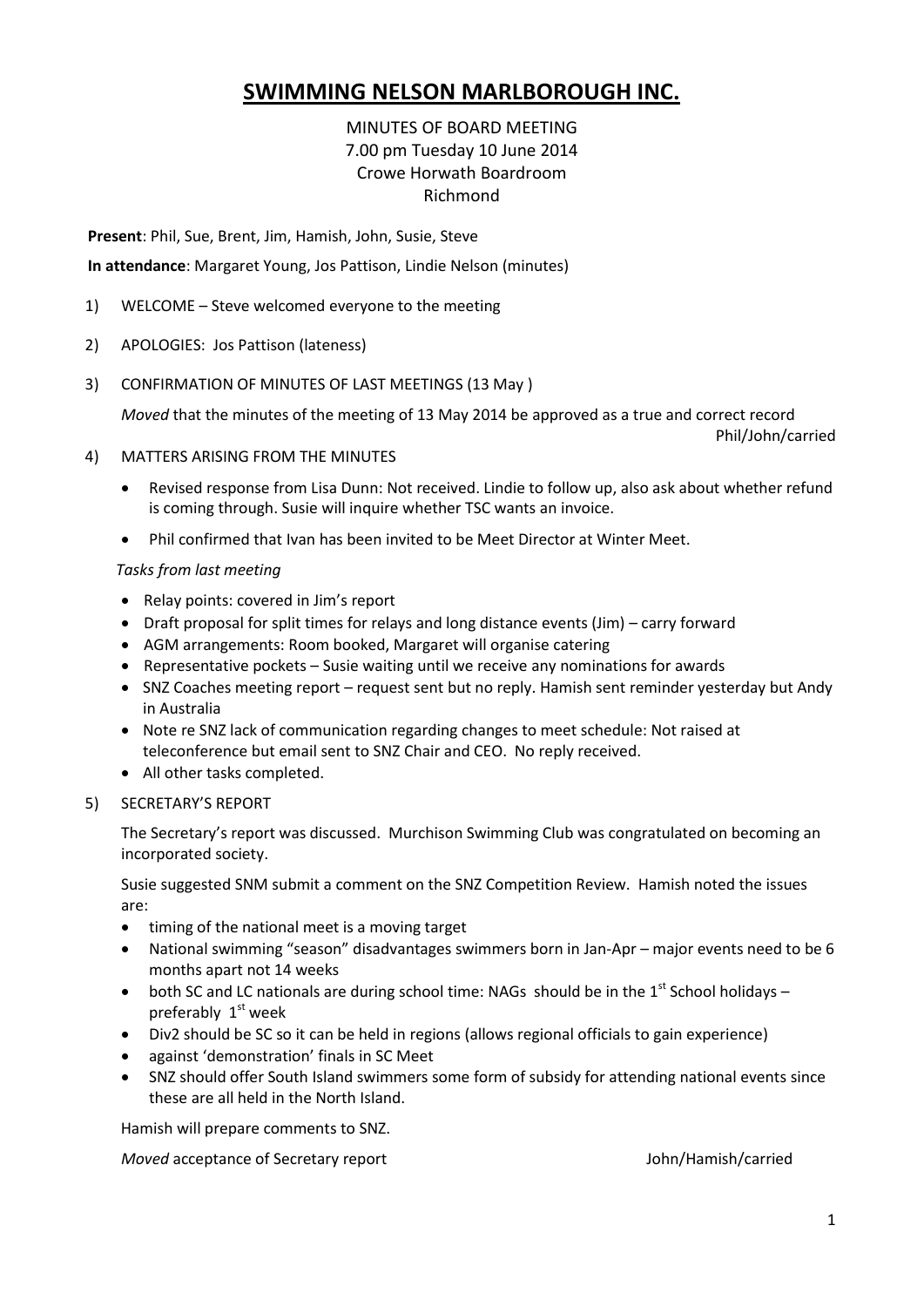### 6) TREASURER'S REPORT

Susie circulated the cash statement and draft annual income and expenditure report. There has been a big jump in entry fees received & event management costs due to SI events held in 2013-14. It was agreed to separate SI fees into separate code so that we can monitor growth in NM activity.

It was also noted that national entries expenses are much higher than last year. Susie will check cause. It may be due to timing issues, e.g. last year Div2 was very late.

Jim raised a question as to whether we should move our balance date. Brent noted that 30 April is a quiet time for NM events so we should retain this date.

*Moved* that the draft financial report be received Susie/Jim/carried Susie/Jim/carried

### 7) REGISTRAR/RECORDS REPORT

Jim spoke to his circulated report. Jim has invited clubs to join him for the SNZ online webinar re new database. SNZ is implementing online meet entry. Jim expects this will enable a Club or region to create a meet, upload event file, and individuals do their entries online and make the payment. He is expecting it to be operative by 1 July. The cost is not known at this stage.

• Swimming Calendar 2014-15

Outstanding issues have been resolved by agreement among clubs.

*Moved* to approve

- i. a meet hosted by Nelson South on 16 August,
- ii. a meet hosted by Blenheim on 11 October, and
- iii. Tasman's requests for meets on 19 July (long distance, ASB), 6 December (Nayland), 7 March (Nayland) and 28-29 March (ASB) Jim/Hamish/carried
- Blenheim requests

BSC needs to change some dates due lack of availability of the pool. There is no serious conflict with the proposed new dates.

*Moved* to approve change of dates for Blenheim meets to 14 Mar and 18 April *Jim/John/carried* 

SIC&T

Jim noted that flier refers to 8 and 10 lanes in different places. This can be parked for now and resolved once we know what timing gear we will be using, which will determine number of lanes.

Transfers

Two transfers have been approved by the Registrar.

• Relay points

Jim has drafted a remit for points to be awarded for relays at NM meets. However, this could disadvantage the smaller clubs for club trophies; Jim suggests that relay points not be counted for the YMCA trophy.

*Moved* that the Registrar, on behalf of SNM, submit a remit to the SNM AGM to amend the rules to provide that relays shall accrue points at the SNM Age Group Championships, with scoring the same as for individual events, except that relay points shall not count for the YMCA Cup

Jim/Susie/carried

Winter meet

Arrangements are in progress. All the mixed events have been separated (as required). Hamish to provide comments on flier. Jim to send flier to Phil so he can book pool.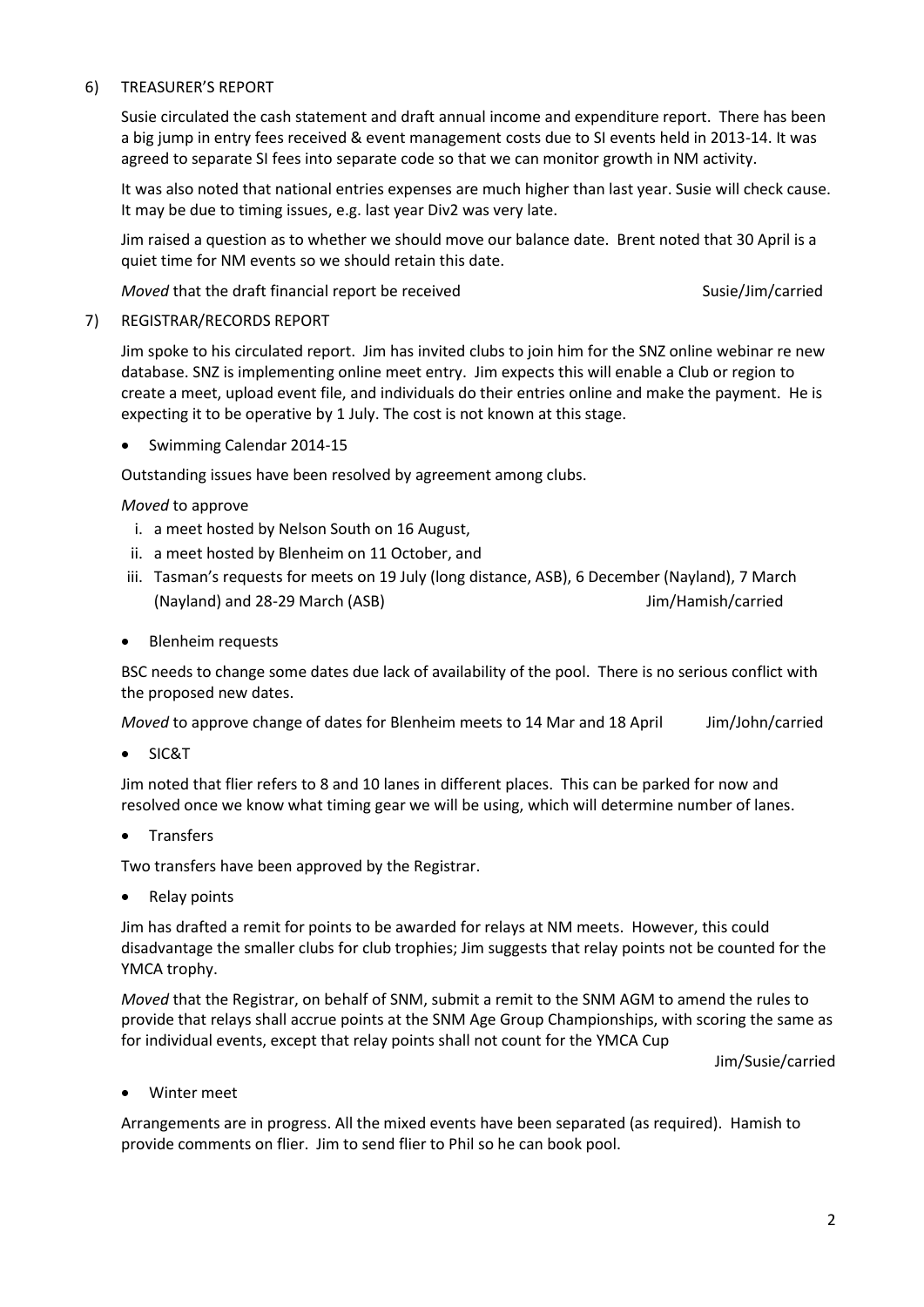*Moved* to charge \$7 per event and if there is a cost to us or swimmers of the online entries that we add that to the entry fee  $Jim/H$ amish/carried

*Moved* not to charge for relays Susie/Hamish/carried

Susie will prepare a budget for the winter meet.

• Records

*Moved* that the following records be confirmed as NM records:

|                | LC/  | Age | M/ | New     |                 |              |                                    |
|----------------|------|-----|----|---------|-----------------|--------------|------------------------------------|
| Event          | SC.  | Grp | F  | time    | Swimmer         | Club         | Previous record holder             |
| 50 Back        | SC . | 16  | F  | 31.04   | Sally McMath    | <b>MARLG</b> | Grace Woodall NZ Short Course 2012 |
| <b>100 Fly</b> | SC.  | 16  | F  | 1:06.22 | Sally McMath    | <b>MARLG</b> | Sally McMath at Tasman March 2014  |
| 200 IM         | SC.  | 18  | F. | 2:28.36 | Madisen Stanlev | <b>NELCG</b> | Megan Ramsay 2000                  |
| 200 Back       | SC.  | 15  | м  | 2:15.38 | Thomas Heaton   | <b>GARIN</b> | Thomas Heaton SNM Age Grps 2014    |

*Moved* that the Registrar's report be accepted **Jim/Phil/carried** Jim/Phil/carried

8) PUBLICITY/COMMUNICATION REPORT

Jim reported a couple of articles were published on NM Secondary Schools Champs.

*Moved* to accept the publicity report Jim/Phil/carried

9) FUNDING REPORT

Sue noted that the caps have been ordered and will be ready in September, towels are being embroidered, and touch pads application was unsuccessful.

*Moved* that report be accepted Suelous and Sue/John/carried

- 10) TECHNICAL
	- Certification of chief timekeepers carried forward

It was agreed that it would be useful to have certification for chief timekeepers since they are pivotal to the smooth running of meets. Steve will prepare notes for next meeting.

### 11) COACHING REPORT

### Contribution to cost of coaches attending SNZ Development Camp

The request from Nelson South was noted and Hamish has received a suggestion from Blenheim that the Coaches Fund be used to support costs of coaches attending development camps. Brent requested that any coach that received funding should circulate a report to all coaches.

*Moved* that we provide a contribution toward travel and accommodation costs for coaches attending SNZ Regional Age Groups Development Camps up to a maximum of \$200 per coach, provided they submit a meaningful report for the benefit of coaches in the region to be circulated through the SNM Secretary **Hamish/Jim/carried** 

The Coaches Fund was established with profits from the combined meet run by Blenheim, Nelson (Tasman) & Nelson South. Lindie to write to 3 clubs explaining that we are using the funds from the combined meet.

Funding requests may be approved in advance but will only be paid after the event on production of receipts for actual expenses. Requests will be considered by Susie and Hamish.

Jim/Phil/carried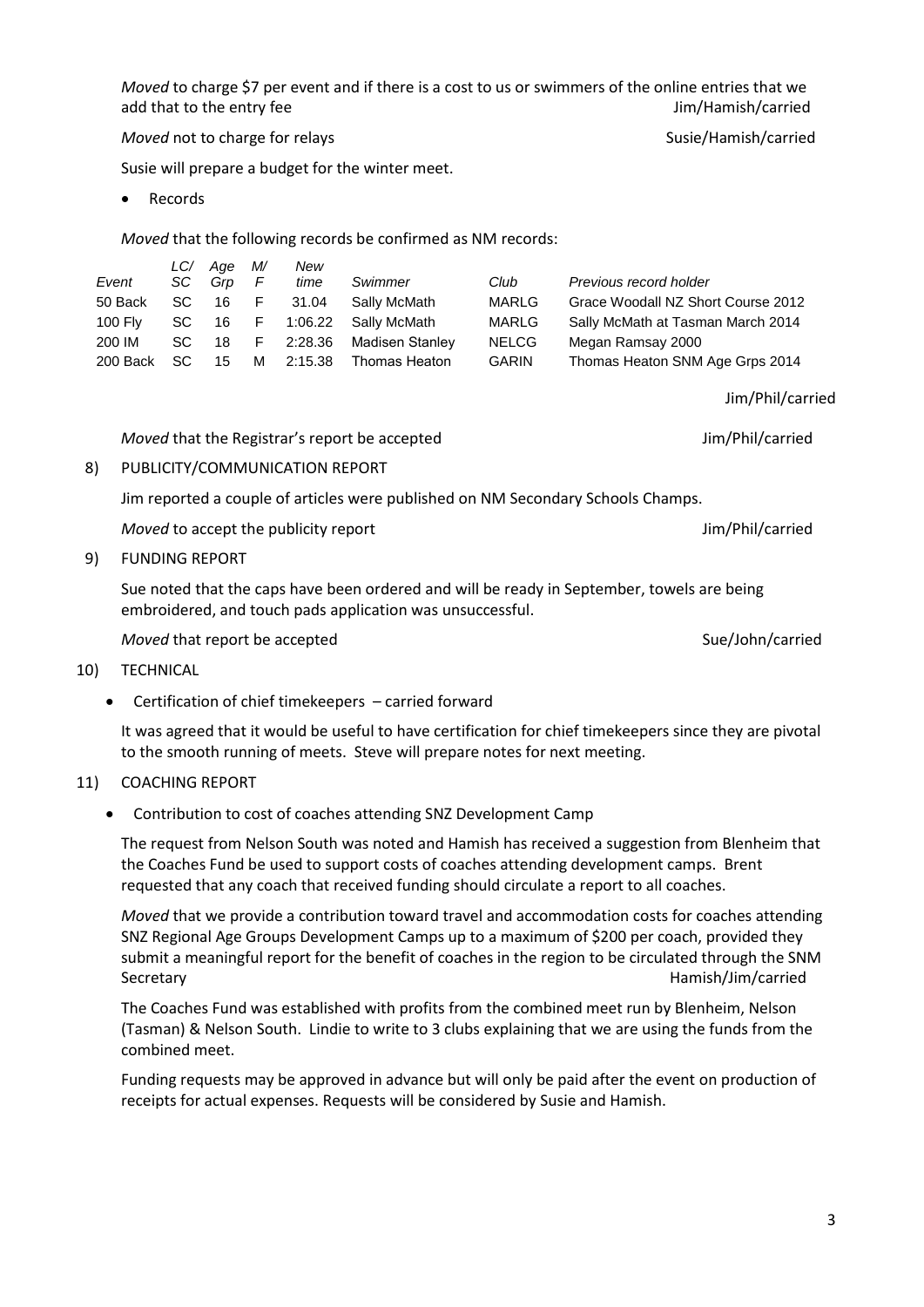### 12) GENERAL BUSINESS

• Strategic Plan, KPIs

Brent noted that the Board has prepared a Strategic Plan aligned with WOSP and suggested it be reviewed early in the term of each new SNM board. SNZ requires that we submit 5 KPIs for their approval, and Brent read the KPIs that the Board agreed at our strategic planning workshop and summarised the reasons for each KPI.

*Moved* to adopt a the strategic plan on the basis that it is a living document and will be reviewed by the new SNM Board **Brent/John/carried** Brent/John/carried

The strategic plan will not be sent to SNZ at this point—it is not due until the end of the year.

*Moved* to adopt the following KPIs and that these be submitted to SNZ:

- 1. To organise and approve the annual Nelson Marlborough swimming calendar incorporating National, South Island, Nelson Marlborough and club events. We will base the calendar on qualifying periods for higher level events to give our swimmers every possible chance of qualifying for higher events. Our calendar will provide regular opportunities for swimmers to compete against others of similar or greater ability.
- 2. To ensure that SNM has the resources and reserves to be consistently financially viable. We will operate at break even or better and develop a financial strategy to increase revenue and set financial reserve requirements.
- 3. To develop and implement a strategy to retain involvement by swimmers, especially targeting retention at stages of a swimmer's career when they often drop out.
- 4. To develop and implement a strategy to raise awareness of, and interest in competitive swimming within the wider Nelson Marlborough community as well as promoting our athletes.
- 5. To approve a strategic Plan which will include sound governance structures, processes and policies, and to self-review our effectiveness at least annually.

Brent/Jim/carried

The regional KPIs are to be approved by SNZ by end of June. Discussion is needed on the strategy for KPIs 2 & 3 – agreed to carry this forward until we hear back from SNZ.

'50 members' issue

The SNZ Constitution says that clubs must have at least 50 members to be a member club of SNZ. We have advised SNZ that we will not be recommending adoption of regional constitution until this issue is fixed in the SNZ Constitution. A remit has been prepared and circulated to regions (cc to SNZ). Support from at least 4 other regions is required to get the remit considered at the SNZ AGM. Brent will try to phone key contacts to get support (before their Board meetings).

Winter meet medals & award ceremony

It was confirmed that arrangements for medals and ribbons would be like last year. John noted that we will not need any more medals. Jim will send the flier to John.

New medals

John has investigated options to purchase new medals:

- a) current supplier cost is \$11/medal
- b) new supplier with similar medals
- c) new supplier with plan medals but SNM engraving

John suggested that the best option is to go with a local company that will source medals from China at \$3.87 + GST – includes freight, no set up costs. For an additional \$2 more can get a lanyard attached with SNM printed on it. John will bring a sample when available. Make a decision at that time.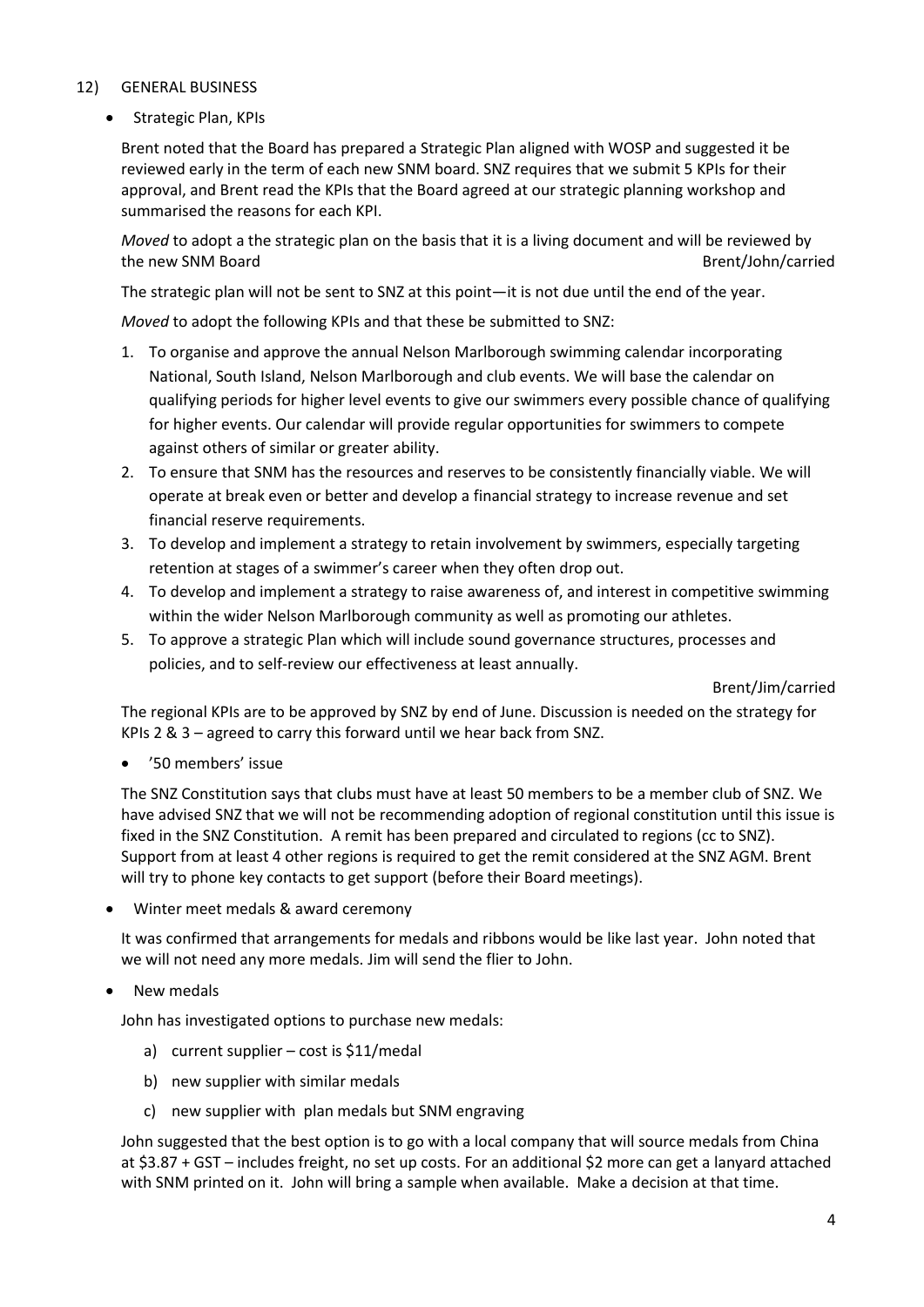Policies – Regional relays & regional team manager

Drafts prepared by Jim and Hamish and circulated to all clubs -- only comment received was from Blenheim. Hamish suggested the Regional Team Manager responsibilities be treated as guidelines. The regional relays document would be treated as a policy and incorporated into the Standing Orders.

*Moved* that we adopt the policy and procedures for regional relay teams as a new SNM bylaw Jim/Hamish/carried

*Moved* that we adopt as a guideline for regional and club team managers at national and SI events the guidelines distributed for the meeting Theorem Communication of the Muslim Annual Communication of the meeting

The policy and guidelines are attached. Jim was thanked for his work on this.

Management structure

Jim suggested that we look to a 6-member board and a 9-10 member management committee and use transitional time to get this into place. Hamish noted that we should consider getting at least 1 independent member from outside the sport. There was support for this concept. It was agreed that we should invite such a person to become a member of the Board at the next AGM. Brent will talk to Paul Rosanowski to get suggestions.

Brent advised that he will not be standing for the Board at the next AGM.

Regional constitution

The regional constitution has been approved by SNZ and we must hold an SGM before the end of the year. At the suggestion of some regions, SNZ has indicated it may prepare an optional template for club constitutions.

Touchpads

Phil noted we have a grant for \$20k, but are unlikely to get more. A strategy to get access to touchpads in this region would be to approach Canterbury West Coast about use of their mobile set, for a contribution from our funding. If Canterbury is amenable, we would need to go back to CCT to get permission to use the grant in this way.

Steve will talk to Wayne Rolleston of Canterbury West Coast regarding formal options for SNM to access (eg contribute to hardware/'part share') or hire touchpads for SI/NZ meets and NM meets.

Ideally, we would retain some CCT funds to purchase display boards. Steve described VMS boards – they cost USD8000 plus freight. Steve suggested Jim could send them a file to mock up our results so we can do a demo at a future meeting. John will look into LED/LCD options – he noted there are Chinese suppliers for 4-5k.

Our target would be to get something in place for the winter meet.

Access to winter lane space

Sue noted that access to the LTS pool at ASB needs to be addressed at a Board level.

Agreed that Hamish, John and Sue will talk to Vaughan at CLM on behalf of SNM. Jos to email filter information to Hamish. If we get access would we use it this year? Hamish & John will check with their clubs. Still need to start the discussion now.

Donation to NM Trust Fund

*Moved* that we contribute \$1000 from our operating surplus to Swimmer's Trust Fund for distribution in 2013-14 Jim/John/carried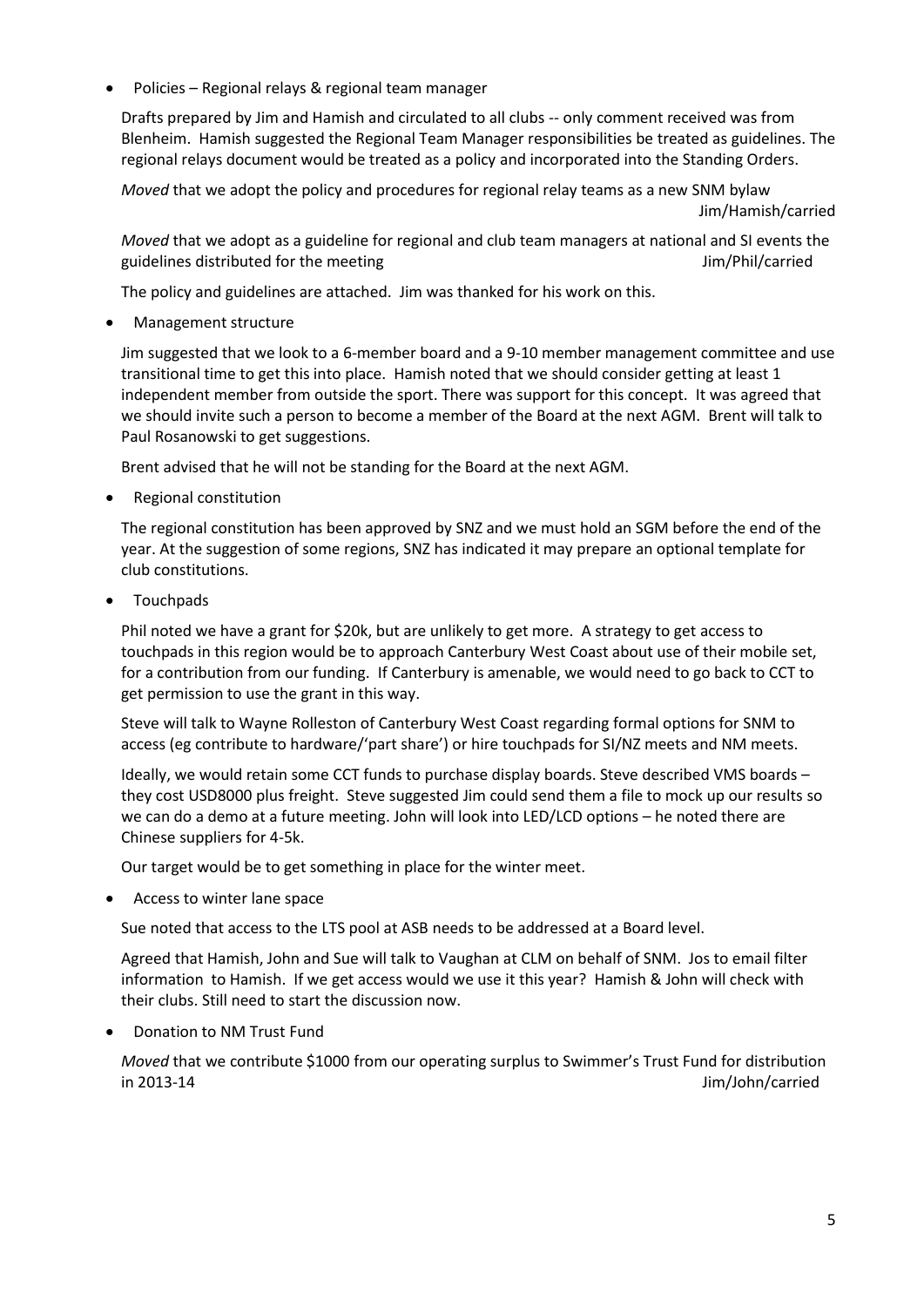### 13) BOARD TIME

• Plant and equipment

Steve advised that he received a call tonight to request use of the starter system this weekend. 2 rechargeable batteries are missing. Jim noted that we should make the process clear to clubs. Expectations are: timing of request (1 week prior), requests to be sent to SNM Secretary, user will repair any damage/loss, and equipment will be returned promptly to Steve.

• Blue shirts

Steve has received a request for new officials to have blue shirts. Lindie to check minutes.

If someone leaves the sport we should request the shirt back.

14) Next meeting : Tues 8 July

*Agenda items*

- Options to increase revenue
- Profit sharing formula
- Officials blue shirts policy
- Strategy for KPI 3
- BSC remit for SNZ re subsidy for SI clubs to attend national meets that are always held in NI (Phil)
- Certification of chief timekeepers (Steve)

Meeting closed at 9.44 pm

#### *Tasks*

- Revised report from Lisa Dunn: Lindie to follow up
- Draft proposal for split times for relays and long distance events (Jim) carry forward
- Susie to order representative pockets waiting til received any nominations for SNM Awards
- Ask Andy for a report on SNZ Coaches meeting (Hamish) follow up reminder Andy in Australia
- Comments to SNZ on Competition Review (Hamish)
- Winter meet flier: Hamish to provide comments, Jim to send to Phil
- Certification of chief timekeepers (Steve)
- Advise 3 clubs re use of Coaches Fund (Lindie)
- Phone key contacts for support of our remit to SNZ (Brent)
- Talk to Paul re suggestions for independent member of SNM Board (Brent)
- Talk to Wayne Rolleston regarding formal options for SNM to access touchpads (Steve)
- Investigate LED/LCD options for display boards (John)
- Talk to Vaughn about access to LTS pool at ASB (Hamish, John, Sue)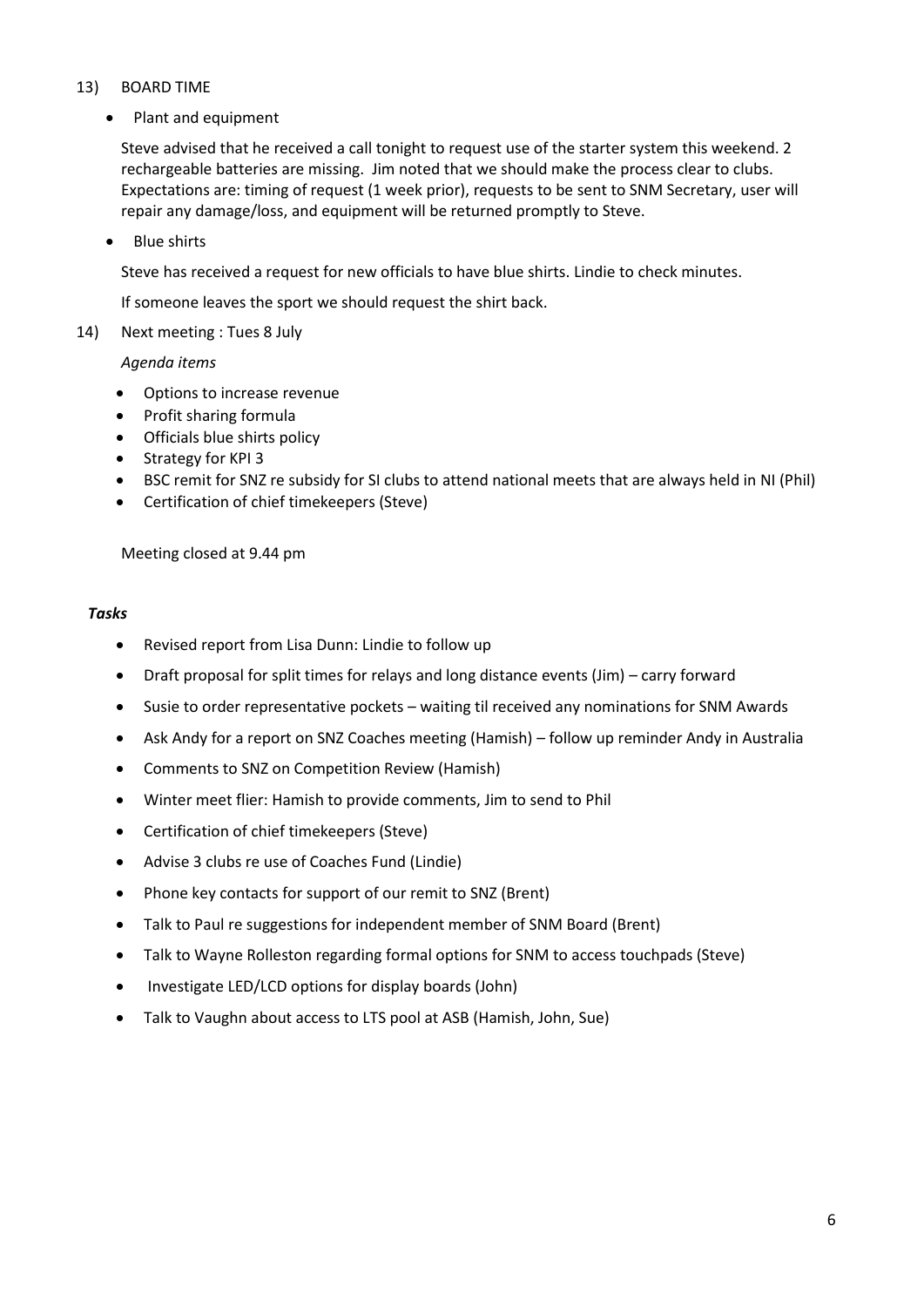# **SNM policy and procedures for regional relay teams**

Approved 10 June 2014 and incorporated in SNM Standing Orders as SO 6

- 1. Swimming Nelson Marlborough seeks to maximise the opportunity for swimmers to compete in regional relays at New Zealand and South Island meets, as relays are an opportunity to compete as a team and build camaraderie between clubs.
- 2. This policy applies to regional relay teams at all swimming competitions where there is an opportunity to enter relay teams representing Swimming Nelson Marlborough.

## **Relay teams: Prior to the meet**

- 3. Club recorders, when submitting entries for a meet that includes regional relays, shall advise the SNM Registrar of any swimmers who do not wish to swim in regional relays or who will not be attending some sessions and are therefore not available to swim certain relays.
- 4. SNM will generally enter up to three relay teams per event provided there are sufficient swimmers of the correct age group and gender.
- 5. The SNM Registrar, or other person designated by SNM, will select swimmers to fill each relay team based on the fastest team that is eligible and available, as determined by the Registrar assisted by Team Manager software, except –
	- a. The Registrar may in some cases select a swimmer instead of a faster swimmer who is already entered in another relay in order to provide opportunity for as many swimmers as possible to compete in regional relays, provided doing so does not unduly jeopardise the chances of a team making a final or winning a medal.
	- b. The Registrar may choose not to select a swimmer eligible to "swim up" in an older age group, even if he or she would be the next fastest swimmer, if doing so would displace a swimmer in the higher age group or unduly jeopardise the chances of a team in the swimmer's own age group.
- 6. The Registrar shall, if time allows, send a provisional list of all individual and relay entries to club recorders for confirmation.
- 7. Club recorders, upon receipt of the provisional list of entries, shall
	- a. Confirm whether individual entries are correct;
	- b. Indicate any swimmers who are not available to swim in relays for which they have been selected; and
	- c. Advise the Registrar by the date requested of any corrections to entries and any swimmers not available to swim in relays for which they have been selected.
- 8. SNM shall pay the entry fees for all regional relay teams, i.e. teams swimming as SNM teams (not club relay teams). [Note: The policy of SNM paying for regional relay entries is subject to change, as SNM is reviewing its financial strategy.]
- 9. Clubs should make best endeavours to book accommodation close enough to the competition venue that travel time and distance are not a factor in deciding whether to compete in regional relays.

### **At the meet**

10. Swimmers who have been selected for a regional relay are expected to swim to their best ability in representing their club and region, and in support and respect for the other team members who have also been selected.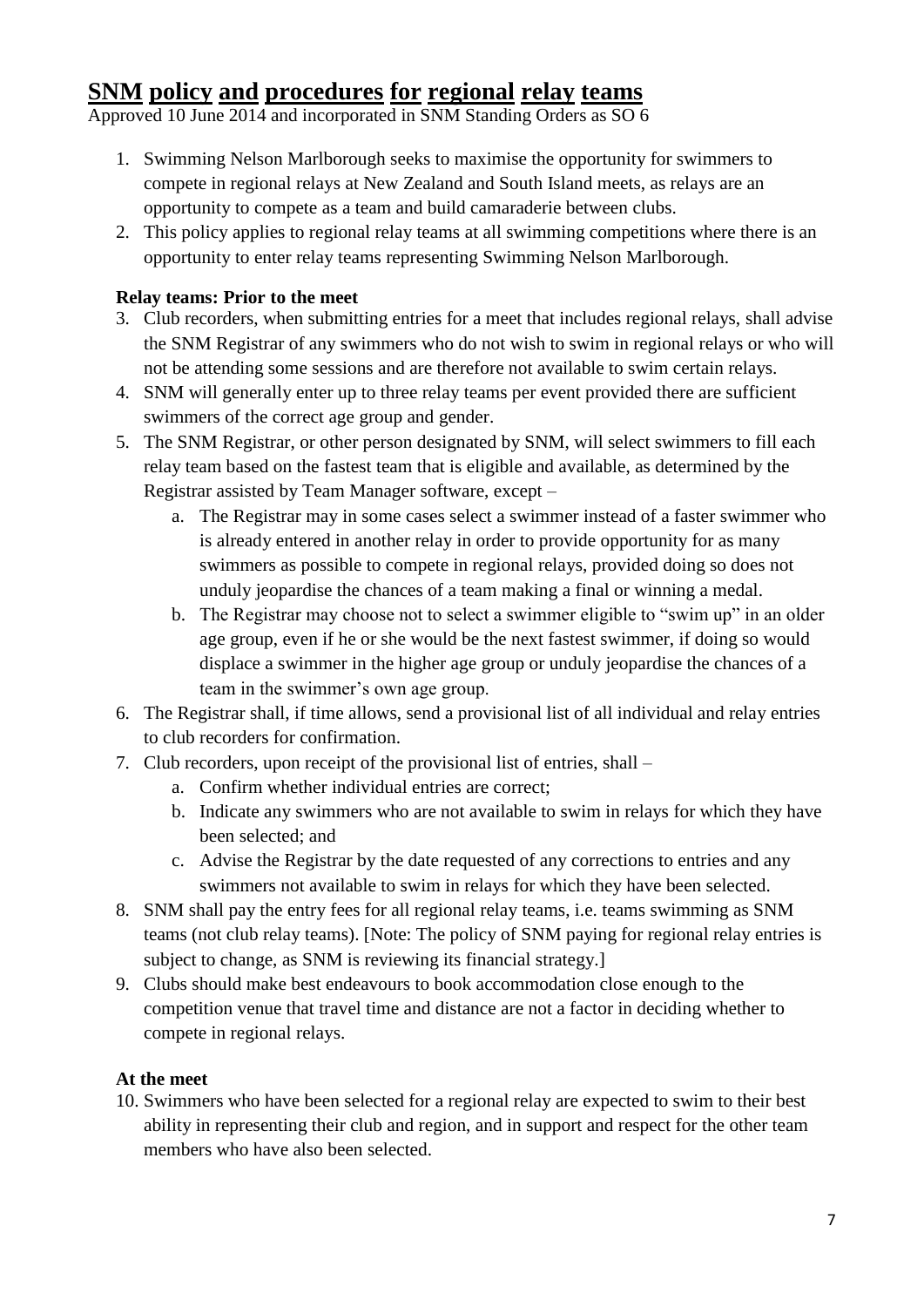- 11. The Regional Team Manager has the ability and full discretion to adjust relay teams at the swimming meet in accordance with the rules of the meet. Before doing so, the Regional Team Manager shall consult with team managers, coaches and swimmers wherever possible.
- 12. Any swimmer who is experiencing medical or other issues that could jeopardise their own health or their ability to participate in a relay shall promptly notify their team manager and/or coach, who shall promptly advise the Regional Team Manager. Medical reasons for withdrawal are subject to confirmation by a medical certificate if requested.
- 13. If a swimmer withdraws from a relay for reasons other than medical reasons, and the Regional Team Manager decides the appropriate course of action is to withdraw (scratch) the relay entry, the club of the swimmer shall refund to SNM the cost of the entry and the fine (if any) for late scratching.
- 14. The circumstances of any regional relay withdrawal should be included in the regional manager's report to the next SNM board meeting.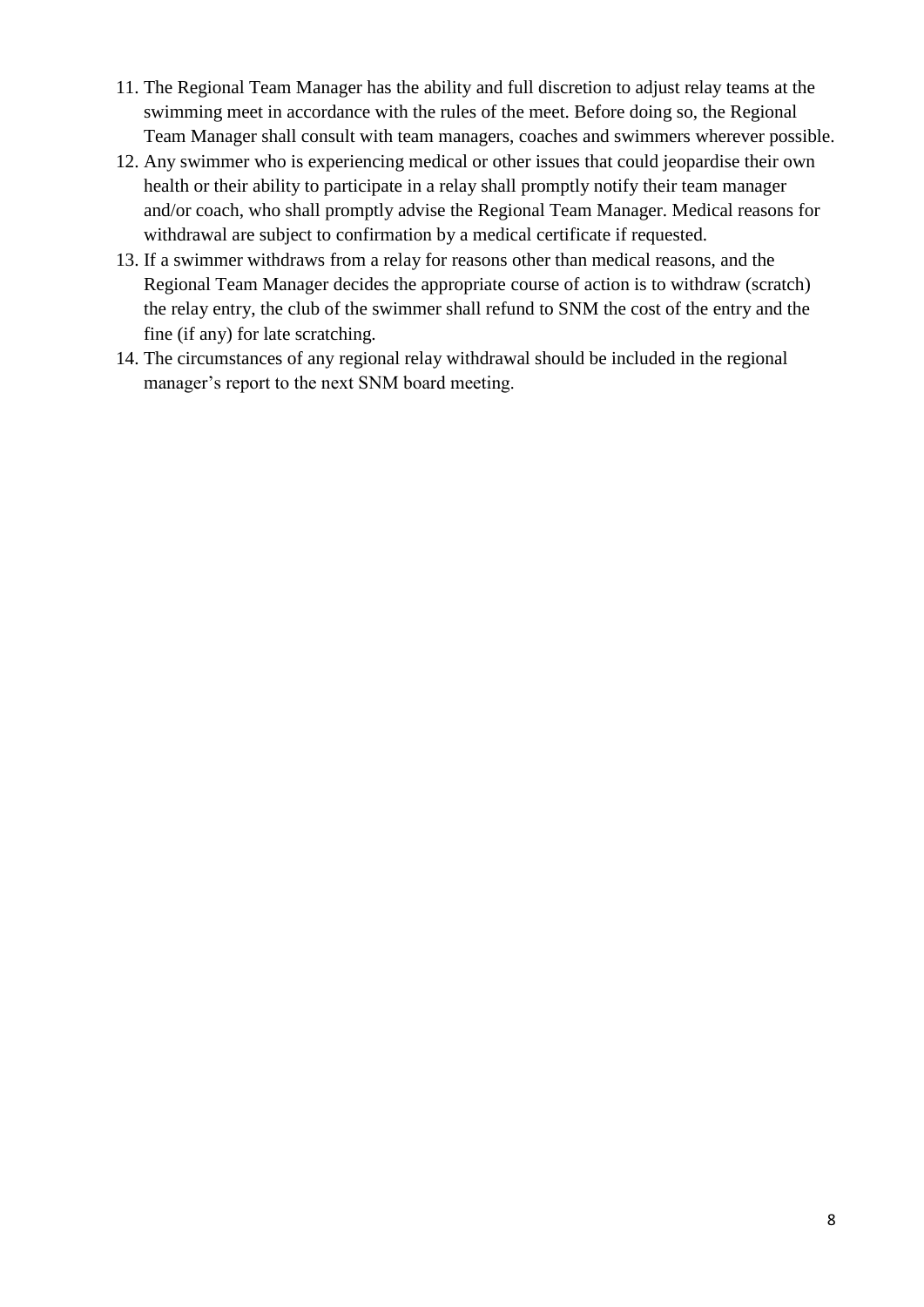# **SNM guidelines on regional team manager and club manager responsibilities**

Approved by the SNM Board on 10 June 2014

## **Regional Team Manager Responsibilities**

## **General**

- A Regional Team Manager is assigned for all National and South Island swim meets. The Regional Team Manager has oversight of the regional team and ensures that managers, coaches and swimmers are kept well informed of any changes in meet requirements, delays, rules etc.
- The Regional Team Manager is also the primary line of communication between the regional team and the meet director, meet recorder and other officials.
- The Regional Team Manager needs to be at the pool 1 hour before the first race for each session until the last swimmer has raced. This is to be available for withdrawals or other issues that require approval from the meet director. (E.g., injuries can occur at warm up, relay teams may need altering, swimmers may make a final that they do not want to swim.)
- The Regional Team Manager should be familiar with the swimmers, coaches and team managers and ensure they understand the regional and club manager's responsibilities, e.g. any issues with swimmers or team, withdrawals (when they are due with you), medical issues (e.g. injuries, medication, strapping). Strapping only needs to be approved by the Meet Director once for any given swimmer.

## **Regional relay teams**

- The SNM Registrar will select swimmers for regional relay teams and get club recorders to confirm swimmers' availability for selection prior to submitting entries. The Registrar may seek the Regional Team Manager's assistance in making selections.
- The Regional Team Manager should ensure club managers are aware of their swimmers' regional relay commitments.
- The Regional Team Manager has the ability and full discretion to adjust relay teams at the meet in accordance with the rules of the meet. This may be necessary if swimmers have to withdraw for health or injury reasons – or if a faster combination is agreed upon with coaches. Before making changes, the Regional Team Manager shall consult with team managers, coaches and swimmers wherever possible.
- Be aware of the deadline for submitting changes to relay teams (usually 30 minutes before start of the session).
- The Regional Team Manager is responsible for ensuring that regional relay teams are marshaled on time, ready to be called for their relay.

## **Withdrawals**

- Make sure you know the withdrawal rules (usually listed in the flier, e.g. withdrawals must be in before the end of the previous session; money back only with med cert). Withdrawals must be approved by coach and the form signed by the Regional Team Manager.
- Don't let swimmers come directly to you for withdrawals. Send them to their coach and get them to complete the form that you then sign and hand in at the recorders table.
- Go to the Meet Director if an exemption from a fine is sought. This can be \$20-\$50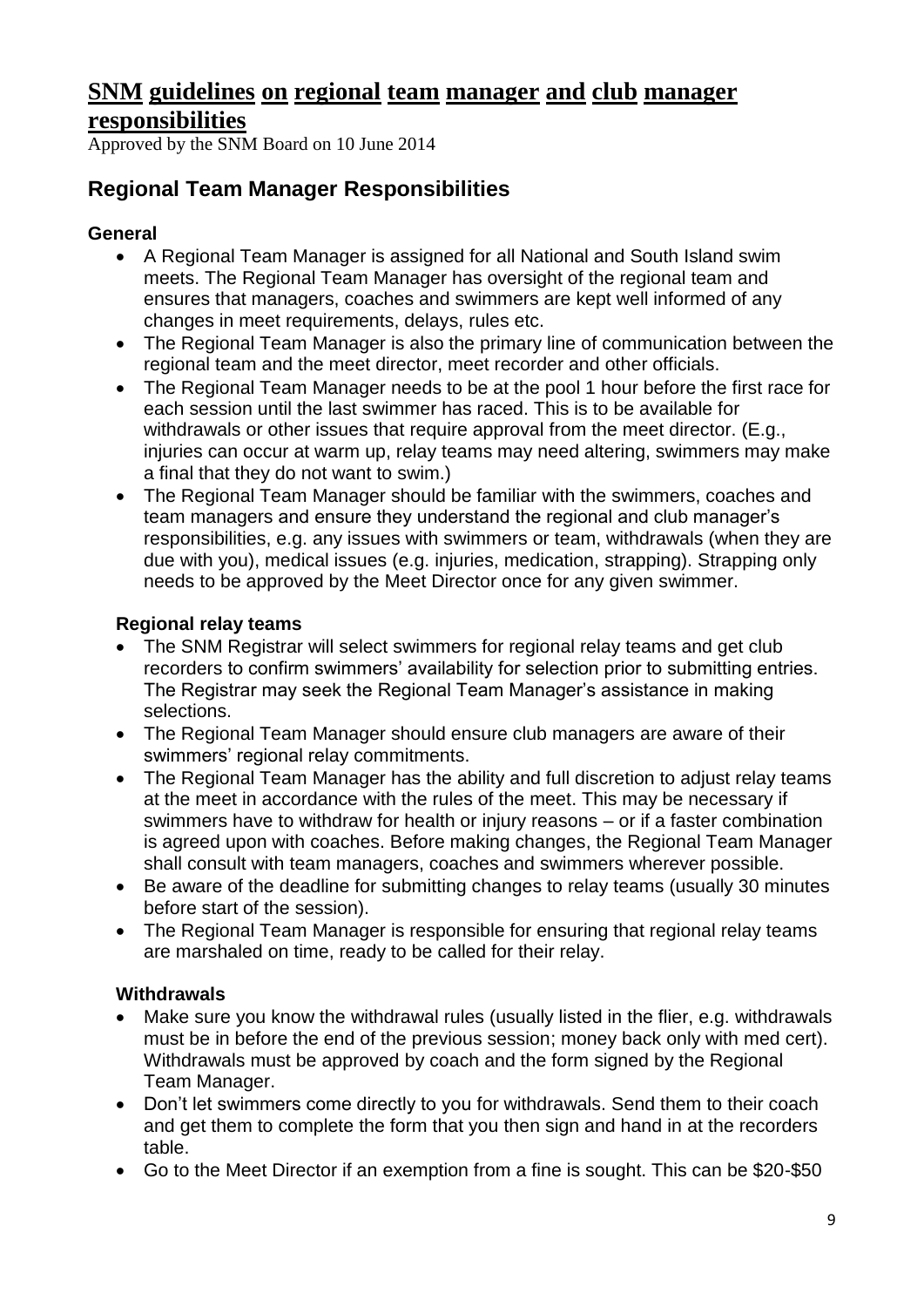if swimmers don't turn up for a final race and haven't notified the recorders table.

## **Disqualifications**

- The Regional Team Manager is responsible for collecting disqualification notices (DQs) and deciding whether to appeal DQs of SNM swimmers. DQs are often announced by event, heat number and lane and must be collected from the recorders table, and there is only 30 minutes from time of the notice to lodge an appeal.
- While it is the primary responsibility of coaches and team managers to watch races for possible DQs, the Regional Team Manager should also watch races where possible so that, should a DQ be issued, there is more than one view of what actually occurred. For this reason, it is helpful if the Regional Team Manager is a qualified official.
- If a coach or team manager considers that a DQ has been wrongly issued and wants to appeal, this must be discussed with the Regional Team Manager as s/he must lodge any appeal on behalf of clubs from our region.
- Appeals must be accompanied by a \$50 bond, which is returned if the appeal is upheld but otherwise forfeit. The bond is the responsibility of a swimmer's club except for regional relays, in which case the region will cover the cost.
- Some of the issues to watch for include DQs issued for the wrong lane and for swimmers not being present at marshalling when in fact they were present and not called.

## **Programmes, notices etc**

- At the beginning of each session, collect results from previous session, programmes for the new session and any notices. There should be enough programmes to cover officials in the team. Distribute one program to each assigned manager and coach from each club.
- Marshalling: this is the club team manager responsibility but keep an oversight and tick off as you see swimmers go, especially if you have clubs that are new to bigger meets.
- Make sure everyone is drinking regularly and eating appropriately.
- Attend all meetings of Regional Team Managers, which are usually at the beginning of the session. Check the meet info sheet and listen for announcements during the meet. Report back to all NM clubs team managers.
- Know when the medal ceremonies are. Check the finals sheets as they are posted to see who is getting medals. Again, this is a club team manager and swimmer responsibility, but the Regional Team Manager should help keep an eye on this.
- If required, assist club managers to manage behaviour. Most swimmers are really good when away, but there are poolside rules to be followed.
- If there are heats and finals, ensure all swimmers are aware of any finals they are in and follow the rules as set out in programme for any withdrawals (usually within 30 minutes of being posted, so need to keep an eye on this).

## **Pastoral care of swimmers**

- The Regional Team Manager is responsible for ensuring appropriate pastoral care is provided by the swimmers' parents – or in their absence by the club manager and coach. In the absence of all three, this responsibility lies with the Regional Team Manager.
- It is imperative that all health and well-being issues are known prior to the swim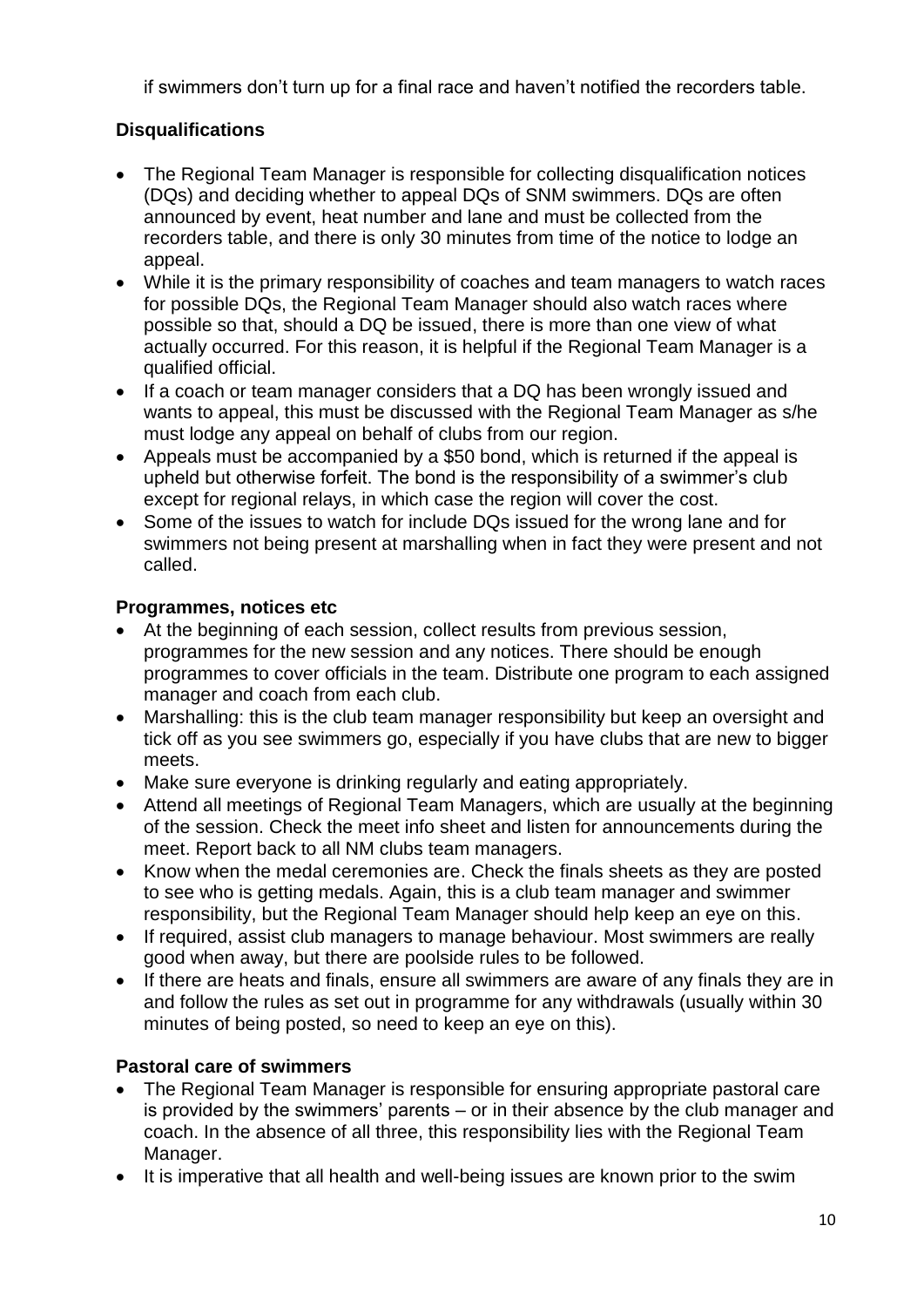meet and that issues that arise are handled sympathetically with care and understanding. Swimmers work incredibly hard to get to the swim meets, they have significant goals and can get very upset when injury or health and wellbeing issues interfere.

### **Pastoral care of swimmers – regional vs club responsibilities**

- 15.Pastoral care of swimmers who are not accompanied by a parent or legal guardian rests, in the first instance, with the team manager for the swimmer's club.
- 16.If a swimmer attending a meet is not accompanied by a parent or legal guardian nor by a team manager or coach from their own club, the swimmer's parent shall arrange with a team manager from another club to act as team manager for their swimmer.
- 17.If an issue arises and neither a responsible parent nor team manager is available, the Regional Team Manager shall be responsible for pastoral care of the swimmer concerned until such time as a parent or the team manager can assume responsibility.
- 18.Pastoral care of swimmers shall follow the principle of "in loco parentis" those responsible for pastoral care have a duty of care to act as if the swimmer were their own child.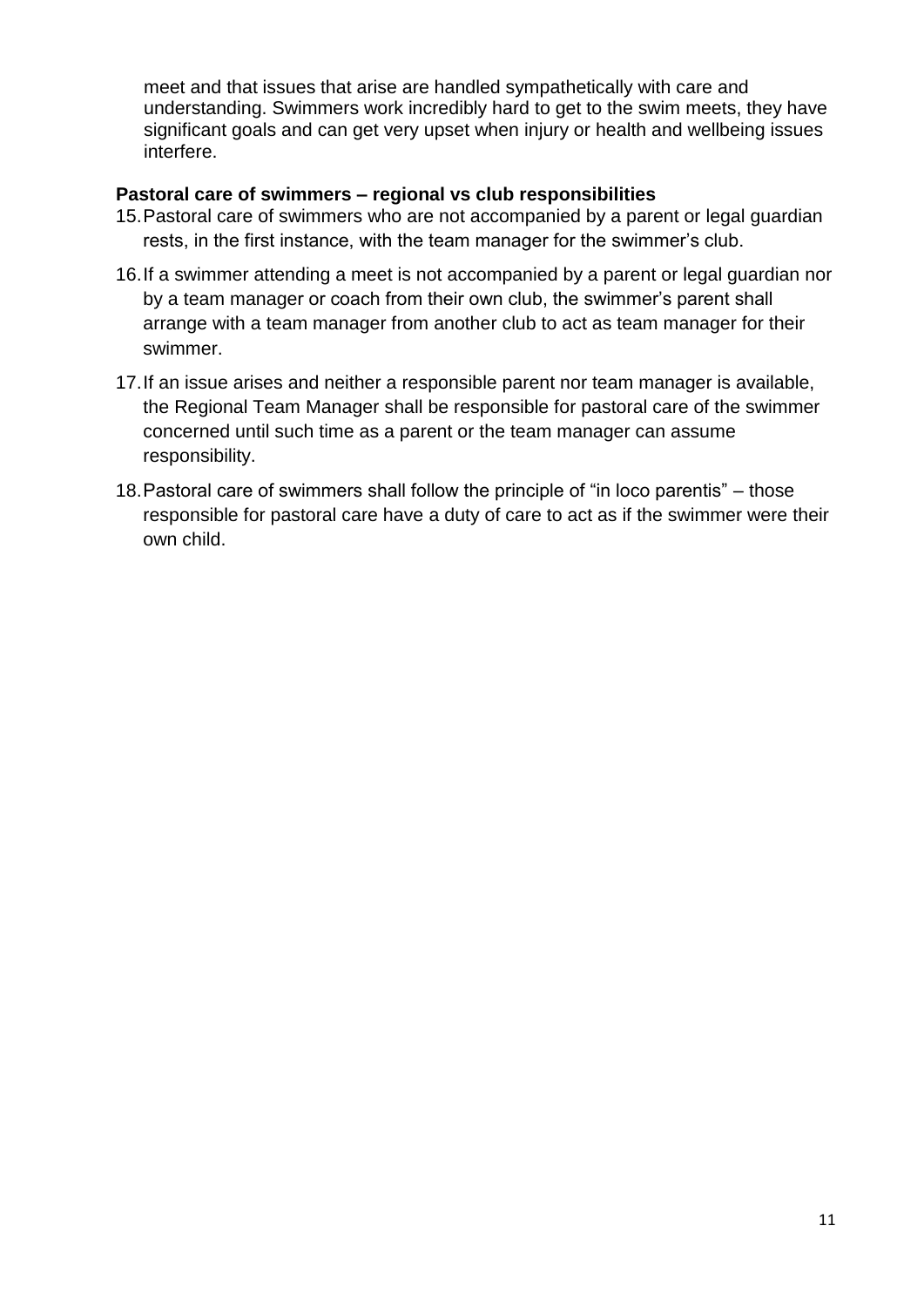# **Club Team Manager Responsibilities**

## **Care of swimmers**

- In the absence of a swimmer's parents or legal guardian, the club manager has the primary responsibility for pastoral care.
- It is imperative that the club team manager is aware of all health and well-being issues prior to the swim meet and that issues that arise are handled sympathetically with care and understanding. Swimmers work incredibly hard to get to the swim meets; they have significant goals and can get very upset when injury or health and well-being issues interfere.
- Ensure all swimmers are fed and watered before they arrive at the pool. A good breakfast is important. Swimmers should be ready for warm-up with cap and goggles and report to the coach on time.
- Ensure all swimmers have water and something to eat during the session.
- Ensure all have their team uniform. Have spare caps for breakages.
- Be aware of any swimmer with a medical condition e.g. asthma. Ensure they have their meds with them.
- Send any swimmer with strapping to regional team manager who will get it approved by the Meet Director
- Pickup race packs from the recorders table and distribute entry passes to swimmers and officials.
- Ensure swimmers stay warm.
- Manage behaviour. Most swimmers are really good when away, but there are poolside rules to be followed.
- Main thing is, check everyone is okay and enjoying themselves! Emotions can be very topsy turvy at a meet where swimmers have high expectations of themselves!
- And enjoy yourself, too!

## **Marshalling, relays and medal ceremonies**

- Mark session programme by highlighting all your club swimmers at beginning of each session. Count heats back (10 heats for 50m events and 5 heats during longer events) and mark the programme to indicate who is due to go to marshaling at that time. Swimmers may self-manage this process – however delays can occur (or events can run ahead of the programmed time) and it is the club manager's role to ensure the swimmers are aware of their time to marshal.
- When swimmers are due for marshaling, make sure they have a drink and send them to see the coach before going to marshalling. On their return, they talk to the coach and then have a warm down and something to eat.
- Organise relays well in advance. Swimmers need to be aware at the start of the swim meet what sessions they are required for Club AND Regional Relays. Swimmers and Coaches will already be aware of this as they will have approved the entry of the swimmers into the relays – however swimmers can forget and leave the premises, which can result in costly penalties.
- Know when the medal ceremonies are, and check the finals sheets as they are posted to see who is getting medals. Ensure the swimmers receiving medals are in correct club attire. (At national meets, no one is permitted to appear togs-only on a medal dais – ever!)

## **Withdrawals and DQs**

Withdrawals must be approved by the coach. Once coach has confirmed, complete